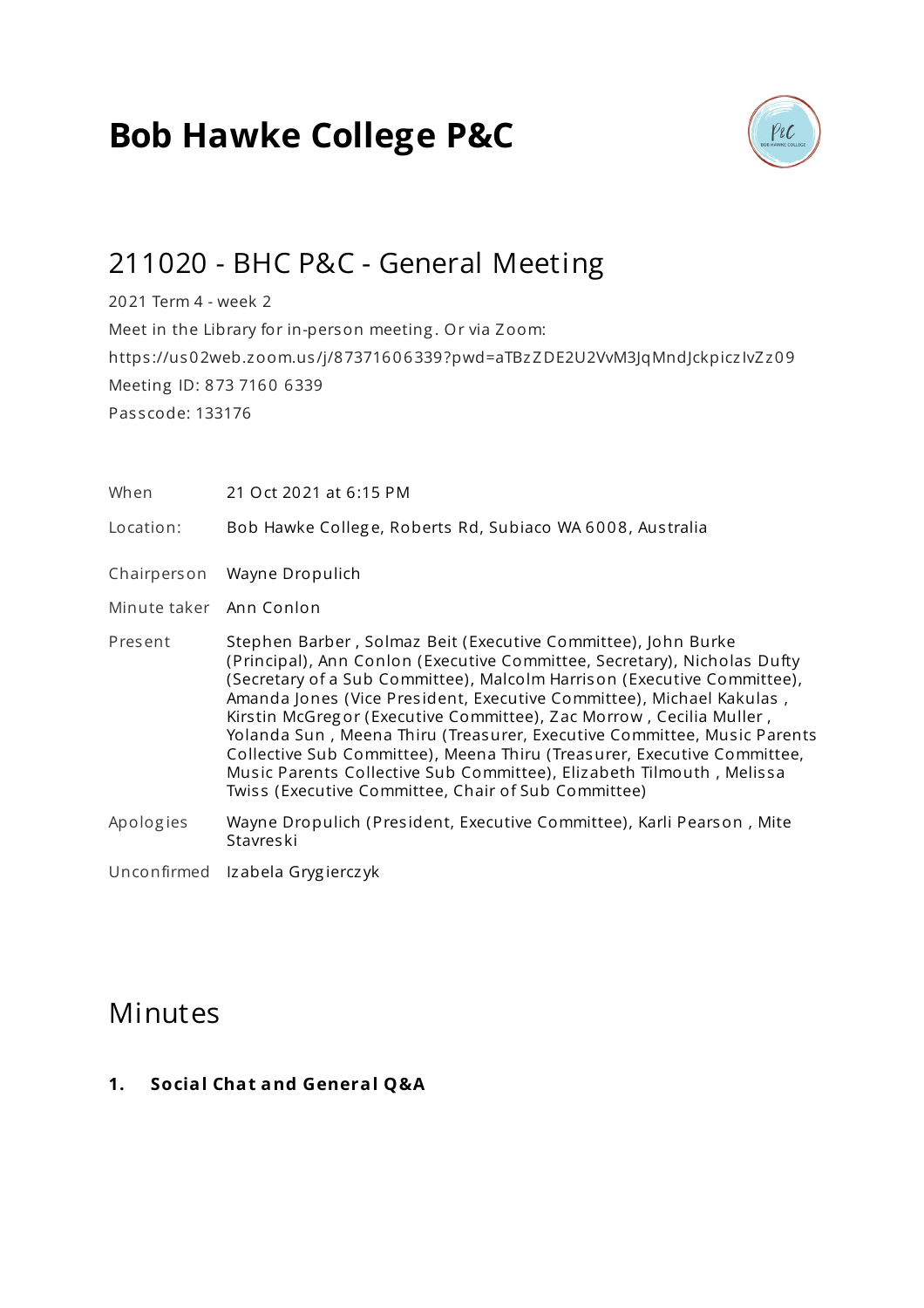## **2. Introductory Remarks**

Before we begin, we would like to acknowledge the traditional custodians of the land we are meeting on, the Whadjuk people. We acknowledge and respect their continuing culture and the contribution they make to the life of this city and this reg ion.

Welcome to all the parents and new members.

We declare that there are sufficient financial members present to constitute a quorum for a General Meeting . We declare the General Meeting open at 6:34pm

#### **3. Acceptance of Previous Minutes - General and Exec**

Amanda Jones proposed a motion that the minutes of the previous General Meeting on July 28 and Executive Meeting on September 1 2021 be accepted as true and correct.

Seconded by - Lys sa Motion Pas sed - **Yes** [2021-07-28\\_Bobhawke\\_PC\\_Minutes](https://s3.tidyhq.com/orgs/b5f25cff9c5e/attachments/5a32c3a652801eac97dd41ebf40b111ed59d113c/2021-07-28_Bobhawke_PC_Minutes_DRAFT.pdf_28-7-21.pdf) \_DRAFT.pdf\_....pdf 2021.09.01 Bobhawke PC Exec Minutes DRAFT.pdf

## **4 . Correspondence - In and Out**

#### **5. P&C Presidents Report**

Wayne absent. Nothing to report.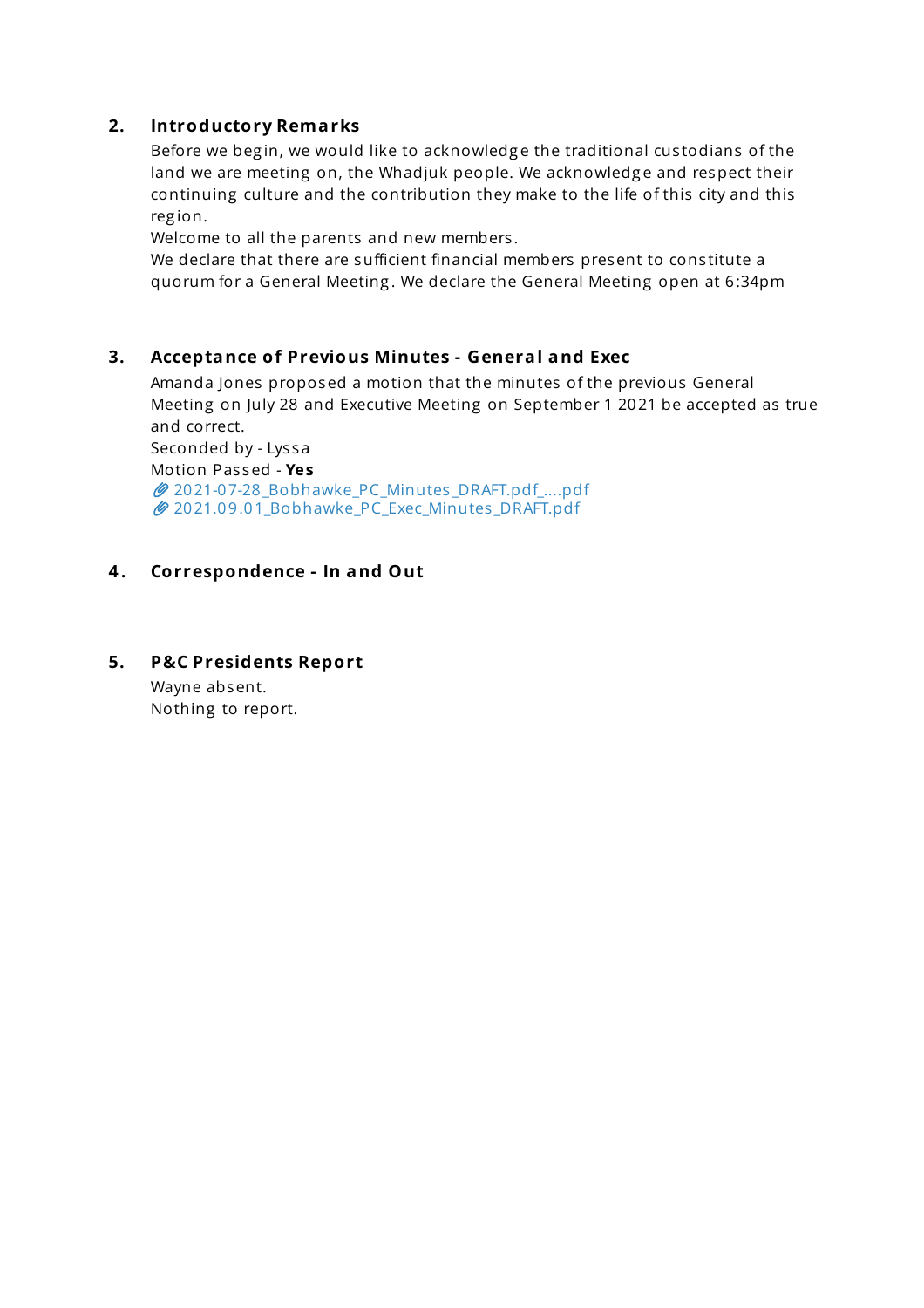## **6 . School Board Report**

Tahnee was absent, report read by Ann Conlon

BHC BOARD REPORT For P&C Meeting Term 4 #1 20 October 2021

• At the two Board meetings held since the last P&C Meeting (in August and September 2021), a number of parents attended as observors and we spent time discussing:

o Year 7 2021 NAPLAN results,

o potential uniform chang es with s tudents ,

o online learning and the s tudent learning and social environment,

o data from NSI Student, Parent and Teacher surveys ,

o student attendance and input at board meetings, and

o the draft Pos itive Behaviour Policy

• We are still working through a process to set up a Student Equity Fund to support s tudents in need.

• The Bag Storage Final Report recommendations are currently being implemented.

• The Railway Parade Children's Crossing is in action and Max the Traffic Warden is doing his best to encourage our kids to cross Railway Parade safely.

• Sisonke Msimang and her daughter have left the college and Erica Schurmann (#3 in the board election results) has replaced her as parent representative on the board.

• The next Board meeting of 2021 is to be held on Wednesday, 27 October at 6 – 8pm in the BHC Staffroom. This is a public meeting and all parents and community members are welcome and encourag ed to attend as observers and participants and ask questions. (Free) Tickets are available on CompassTix. Refreshments will be served after the meeting .

• The Board can be contacted via email at bobhawkecolleg eboard@g mail.com. Tahnee Davies

Chair BHC Board

[BHC\\_Board\\_Report\\_for\\_P\\_C\\_201021.docx](https://s3.tidyhq.com/orgs/b5f25cff9c5e/attachments/49a56f80583851de8e1cb90580ca592f9123809e/BHC_Board_Report_for_P_C_201021.docx)

## **7 . T reasurer's Report**

Propose a motion for P&C voluntary contribution \$100 per student for next year. Optional for families

```
_Report_Term_4A-W_C_Night_costb....xlsx
tpac_AccountActivity_17102021.pdf
Treasure's _Report_Term_4A.pdf
Cash_Flow__Bob_Hawke_College_P_C__TidyHQ.pdf
```
#### **Decisio n**

Motion for \$100 Voluntary Contribution for P&C for 2022 - Passed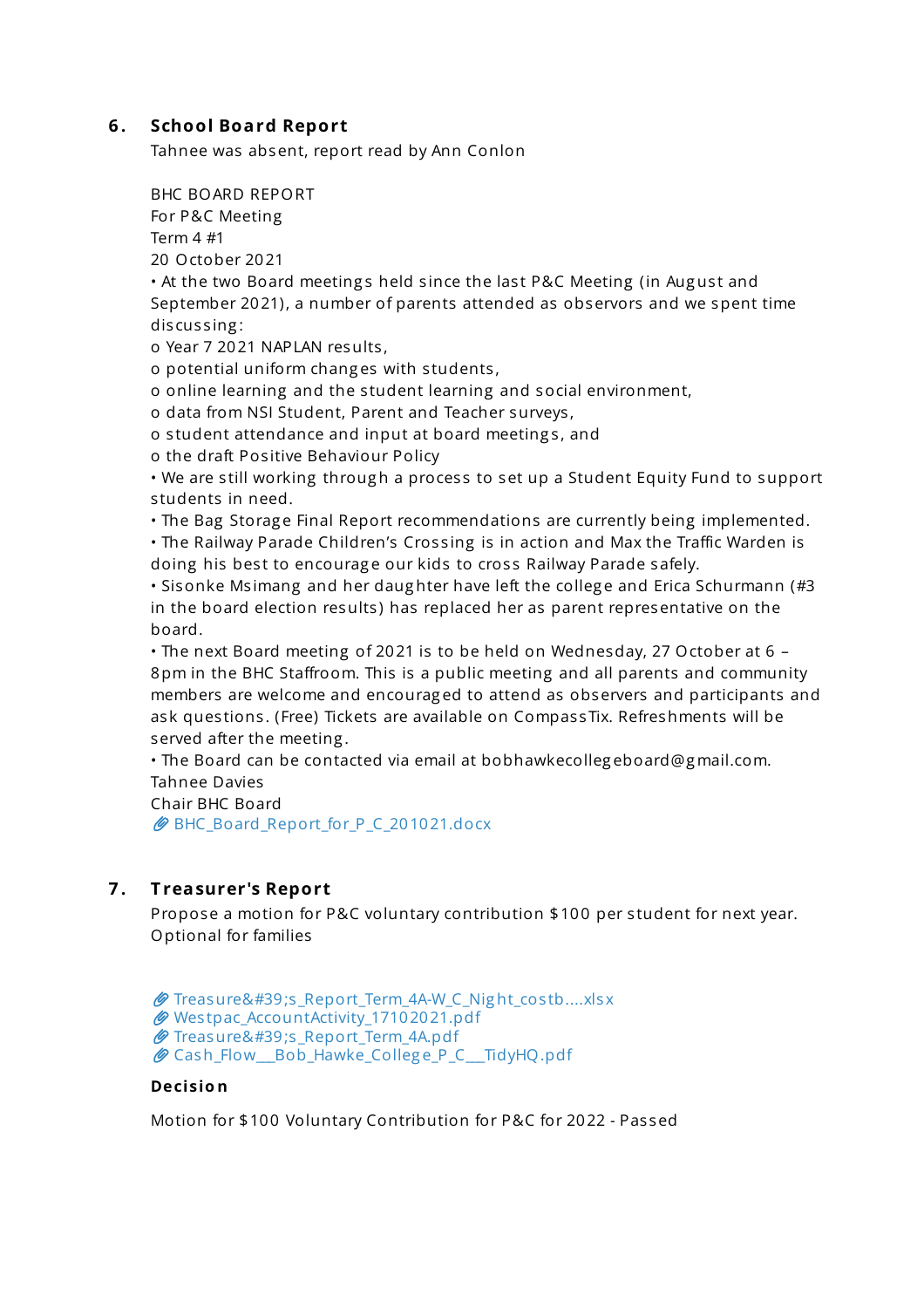## **8. Principals Report**

## **1. 2023 Enro lment**

We currently have 289 Year Seven students already enrolled for 2023. Anticipated enrolment for 2023 is 310 students.

## **2. Staffing Update**

Our staffing processes for 2023 are almost complete. We have recruited over 30 staff in the past two terms in a range of positions.

We also welcome four new staff in Term 4:

Carlee Ing leson, Deputy Principal (Operations ), joins us from Churchlands SHS Bridg id Lafferty, Prog ram Coordinator Students (Year 9), joins us from Leonora DHS

Lisa Campbell, Program Coordinator Students (Year 7&8), joins us from Churchlands SHS

April Robb, School Officer who has been working at BHC in Term 3.

A warm welcome to our new s taff from the Bob Hawke Colleg e community.

**3. Stage II Pro gress** (see attached for photog raphs )

Stage 2 progress over the last period:

Zone A Area

Pile caps complete

Columns complete

Earthwork complete

In g round Services complete.

Ground s lab complete

Stair core walls up to ground floor level.

Zone A pad footings and columns complete.

Zone B area

Slab on g round complete

Ground Floor Suspended pour 2 complete

Level 1 Suspended Slab Pour 1 formwork

Work Scheduled for next period

Level 1 suspended slab pour 1.

Retaining walls to be completed.

Central core s tairs are formed up and await reinforcement.

Zone A Secondary in ground tanks will be installed on Monday.

Western Core first lift pour to be completed.

Slab to northwest corner to be poured.

Zone A and B in ground services to be completed

## **4. Learning Enviro nment Survey**

Thank you to all parents & carers who provided feedback in our Learning Environment Survey that closed on Friday 3 September. We received 141 responses to the following questions:

1. Please provide your feedback on the experience of your child in the BHC learning environment.

2. Please provide your feedback on the social experience of your child at BHC We also asked parents who wanted to be contacted to indicate this in their response. In summary, the responses included significant positive feedback and constructive comments about both elements of the College experience for students. There were also a number of responses that included improvement feedback, including the way that technology is used in the teaching and learning program at the College. We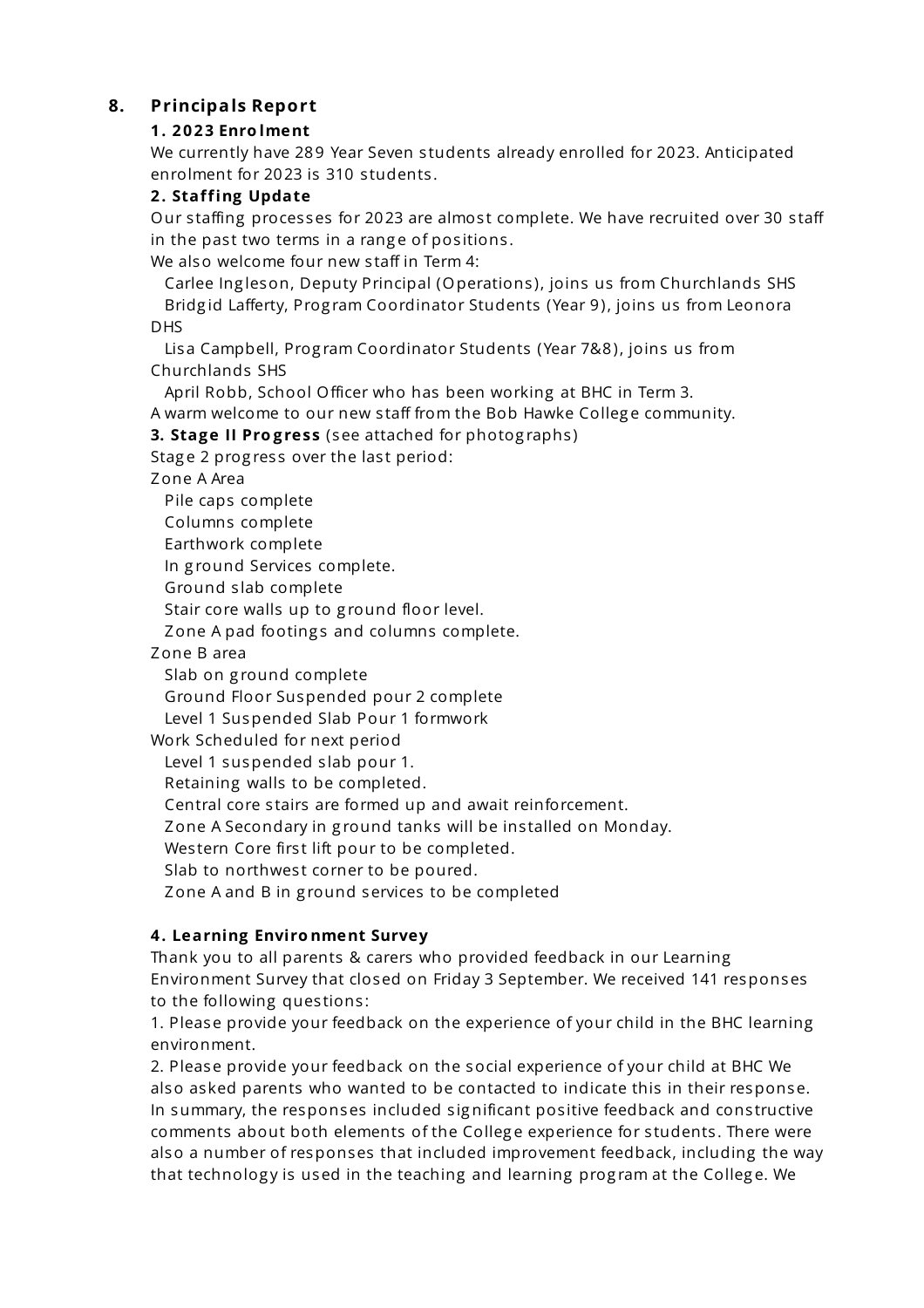have set out to be a learning org anisation, reflecting on our performance and acknowledging feedback and making adjustments where appropriate. We will use the information from the survey to assist in this process as well as ongoing College performance data. Our College Data Analysis Committee is currently undertaking this work. What You Should Expect:

Parents that indicated that they would like to discuss the their responses further should expect a call in week 1& 2 of term 4 (October 11-21)

A summary of the g eneral themes that have emerg ed from the Survey in the 21 October Update

Action that the College has taken in response to the feedback in subsequent Updates in Term 4.

#### **5. Impo rtant Dates Term 4**

- 27 October Open Board Meeting
- 18 November Music Concert
- 22 November Pupil Free Day
- 26 November Year 6 Orientation
- 10 December Visual Art Exhibition
- 14 December Celebration of Learning

#### *Notes from Meeting*

BYOD briefings held this evening at the school.

Damien Mortimer, lab technician started 2 days a week.

Immunisation note would usually have fallen to principal/deputy principal, covered by Carlee (Deputy Principal Operations). This has been a huge relief.

The building is scheduled to finish October 2022!!

Dance & Drama teachers working tog ether to put a production tog ether for 2022 yr 7/8/9 production.

12 class sets 2022

11 yr 7s

26-28 students per class

Lyssa - When will be options for next year be announced?

JB - Imminently . Carlee working on the log is tics

*Learning environment survey* completed - thanks to all who completed.

Blended learning not working for some young people.

A number of responses not have positive blended learning experience - less teacher interaction than preferred.

Principals will be calling those who indicated they would like a conversation - this week

*Celebration of Learning event* - date clashes with Mt Hawthorn and WLPS g raduation events

Moving forward there could be g reater communication in relation to such dates that are set in the calendar year.

Request to get the calendar for next year to share with feeder schools.

*Rights of passage camp for Yr 9s* is being planned. This is an early adoles cence journey.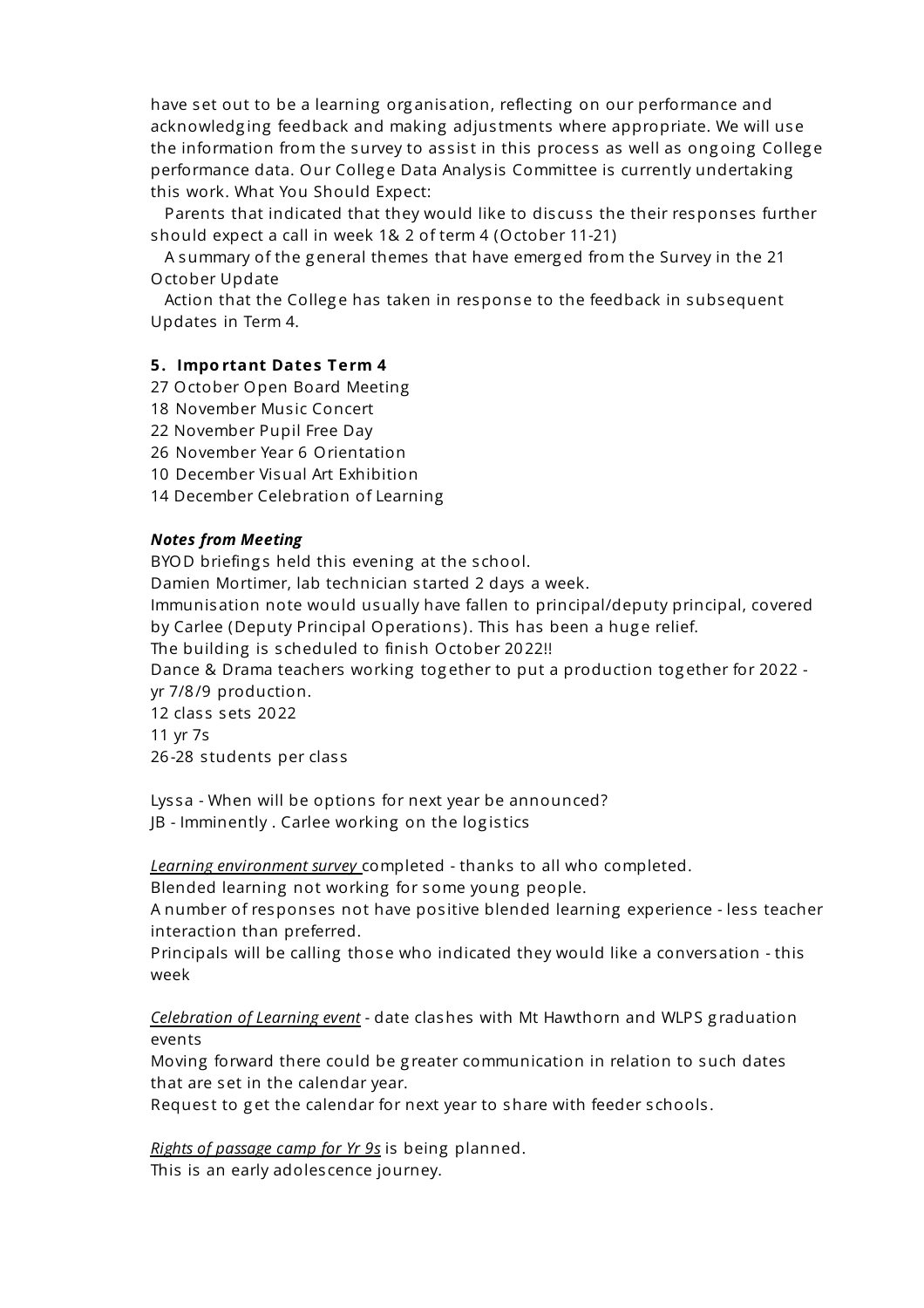Planned to be a trek over a couple of days, 2 nights 3 days Details are forthcoming

#### *Dance for Yr 8s?*

Suggestion from parents for a dance. Kids reception to such an event was pretty lukewarm but it is likely to go ahead. It will be on site - probably in the cafe. Parents bought in and John is keen to support it. Purely Yr 8s Aniticpated date is Friday, December 3 *Kirstin* - does the s chool need P&C input? *JB* - nice to have parents involved but not expected from P&C.

*JB* - have to discharge some leave this year. Last 4 weeks of term John will be on leave. Adrian will be acting principal during this time.

Thanks to the P&C for making a difference

*Mal -* house names ? Questions gone out to kids to get themes first. Then will narrow it down

 $\beta$  - first big event PD day in 2022, parents come to meet staff + go to talks around the s chool and welcome to BHC

*Meena* - reques ted that the s chool provides the P&C with an update of P&C contributions and how the money has been used Also any new members that may have contributed

[Principal\\_P\\_C\\_Update\\_20\\_10.pdf](https://s3.tidyhq.com/orgs/b5f25cff9c5e/attachments/9e0881d48c62d28caa28264b257f02ec41b1aea7/Principal_P_C_Update_20_10.pdf)

## **9 . Sub-Committee Reports - highlights only**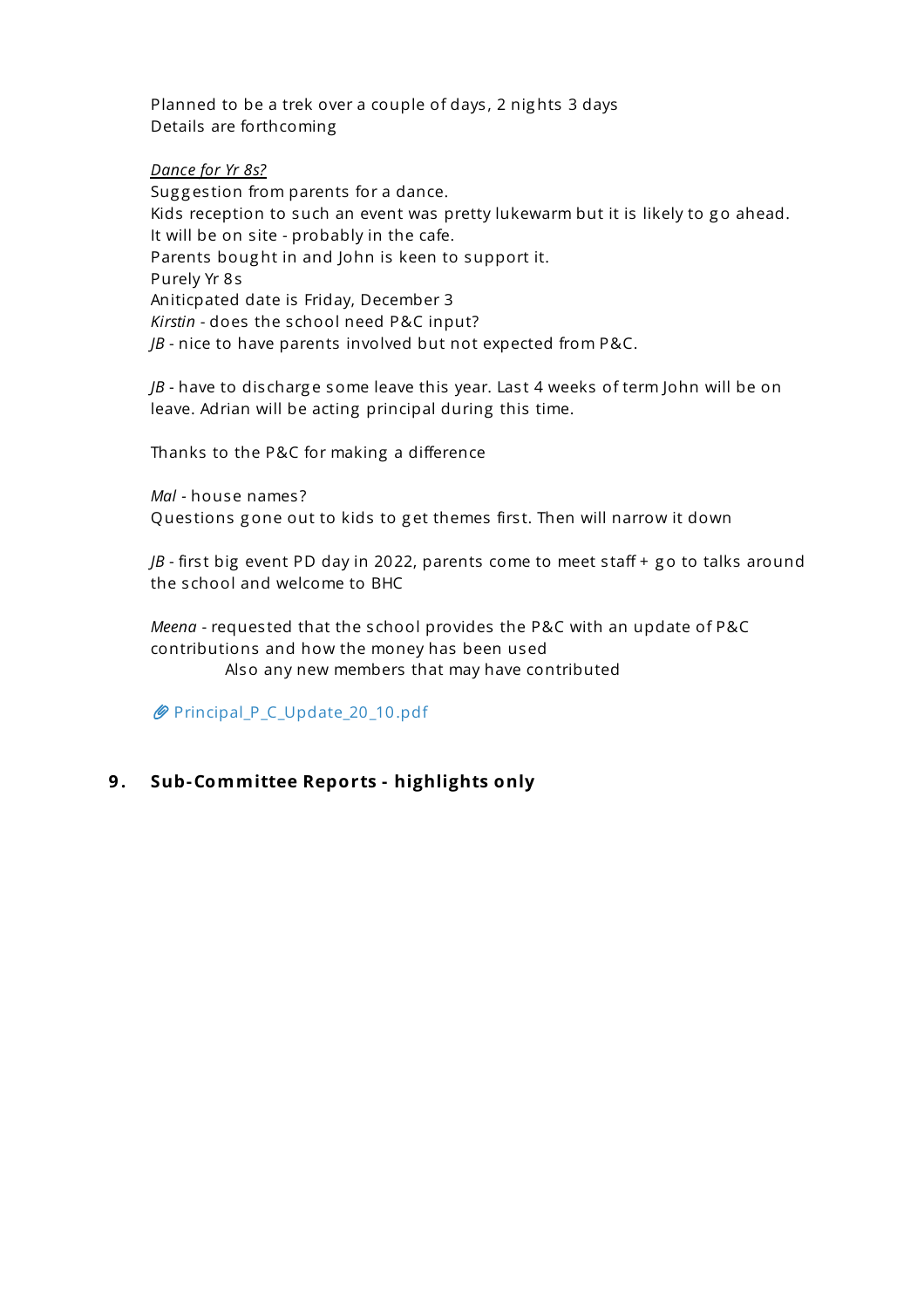## **9 .1. Events**

Wine & Cheese Night - our first parents only event was help Friday September 17th, was a huge success. Thanks to all who organised a W&C nig ht.

Thanks to all who donated their time and special thanks to **MAZZA WINES** and **TALISMAN WINES** who donated their profits from sales on the nig ht. And to **MARY STREET BAKERY** who donated bread.

The event raised approx \$1500.

CELEBRATION OF LEARNING - the s chool has sug g es ted that we combine our end of year P&C celebration with the Celebration of Learning on December 14.

Motion to request \$3000 to secure entertainment Bubble soccer and Archery - \$2000 Other vendors - trying to neg otiate with them. Seconded - Meena Pas sed - **YES**

#### **Decisio n**

Motion to provide \$3000 for Celebration of Learning event fund - passed

#### **9 .2. Music Parents Collective**

Mus ic Parent Collective Oct 2021 Report

#### **Semester 1 Co ncert**

Photos have been distributed to music families.

Aware of areas to improve for the Semester 2 concert.

Music Uniforms - In process of organising. Mr Burke to commission an artist to design. Plan to have ready 2022.

#### **Semester 2 Co ncert**

Cons idered holding one concert at Heath Ledg er theatre, but was too expens ive.

To be held in the gym, Thurs 18th Nov. Prospective students and family will be invited to attend.

**Fundraising** - To launch beginning 2022, a fundraising campaign, for a piano.

[MPC\\_Oct\\_2021\\_Report.pdf](https://s3.tidyhq.com/orgs/b5f25cff9c5e/attachments/a6189d9cb5b611cf80fdf2d25bb1af4dbf0ab8dc/MPC_Oct_2021_Report.pdf)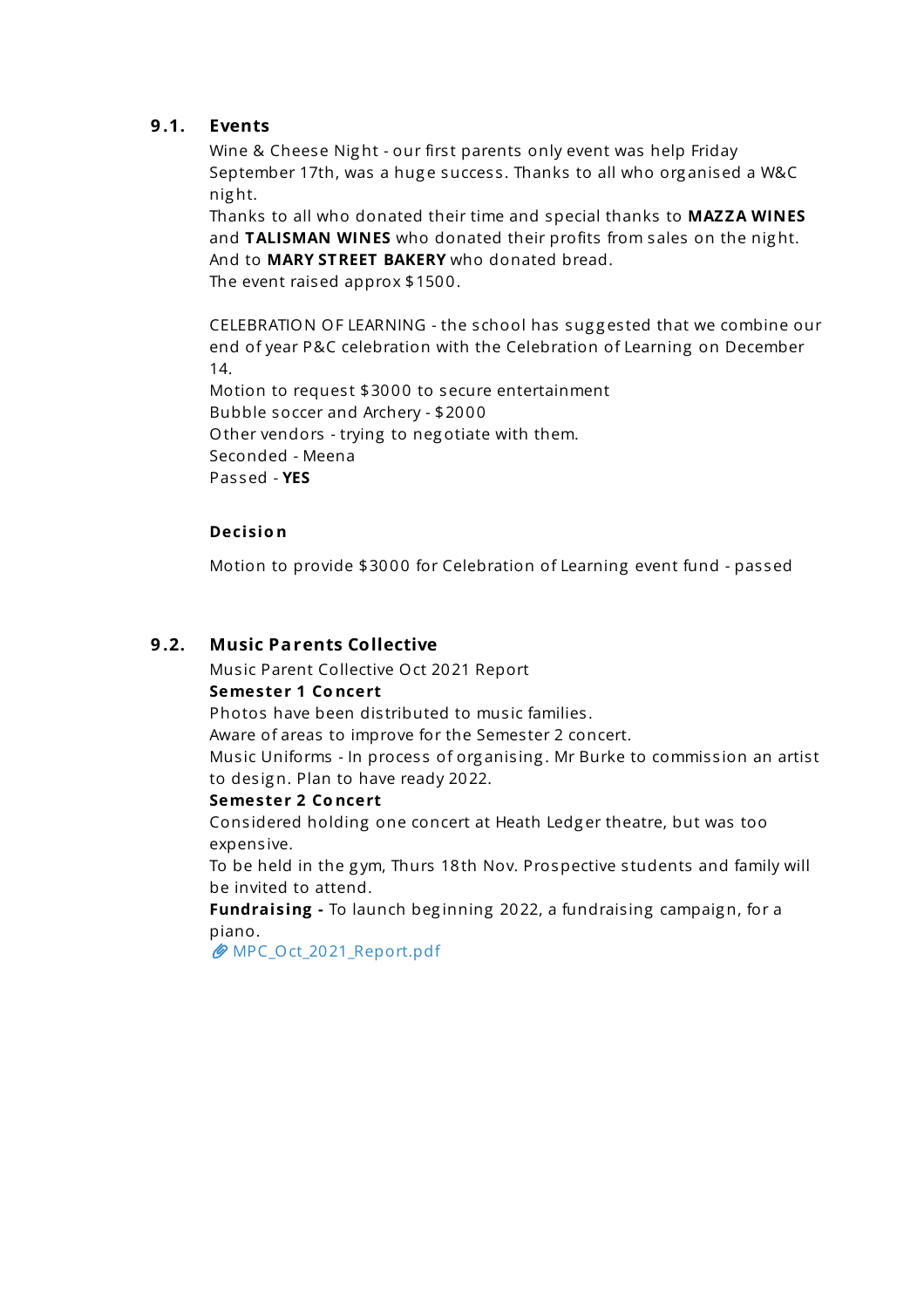## **9 .3. Social Media**

There has been a slight increase in FB requests and now have 612 members (+3.55% s ince 16 Sept 2021)

We have had 23 new requests in the last month and declined 3. When declining a request, one of the admin sends a text where possible to explain why (mostly because people don't answer the questions). We have moderated a few posts and usually send a text when a message is decline or a chat is moderated.

With the growing number of members and looking to the future, I recommend a charted and group rules be created for all to see about ut the purses of the g roup and expected behaviour. I also think that we may need to look at long term memberships with families leaving the s chool for various reasons and include this in our plan/charter.

#### *We are seeking new admins to help manage the FB Group.*

SOCIAL MEDIA REPORT 20-10-21.docx

## **9 .4 . Fathering Project**

Quiet Term 3.

We held one Dads/Father Figures event this term with a low turnout. This term we are holding 2 events:

A Dad/Father Fig ure and kids - Lawn bowls at Yokine bowling club 30 October

All welcome \$5 per participant.

Dad/FF only event yet to be decided. Will announce in next few weeks . More g entlemen added to the WhatsApp g roup.

WhatsApp QR code is in the attachment.

Lining up with Lyssa so no conflict going forward

Fathering [\\_Project\\_report\\_20211015.docx](https://s3.tidyhq.com/orgs/b5f25cff9c5e/attachments/a076c657f59f9e77b27a5c239f07fcb0ef508a39/Fathering_Project_report_20211015.docx)

## **10 . Business Arising and General Business**

## **10 .1. Year End items - 20 22 Voluntary Contribution Amount**

Similar to last year, we propose a P&C voluntary contribution amount of \$100 per student.

Approved: **YES**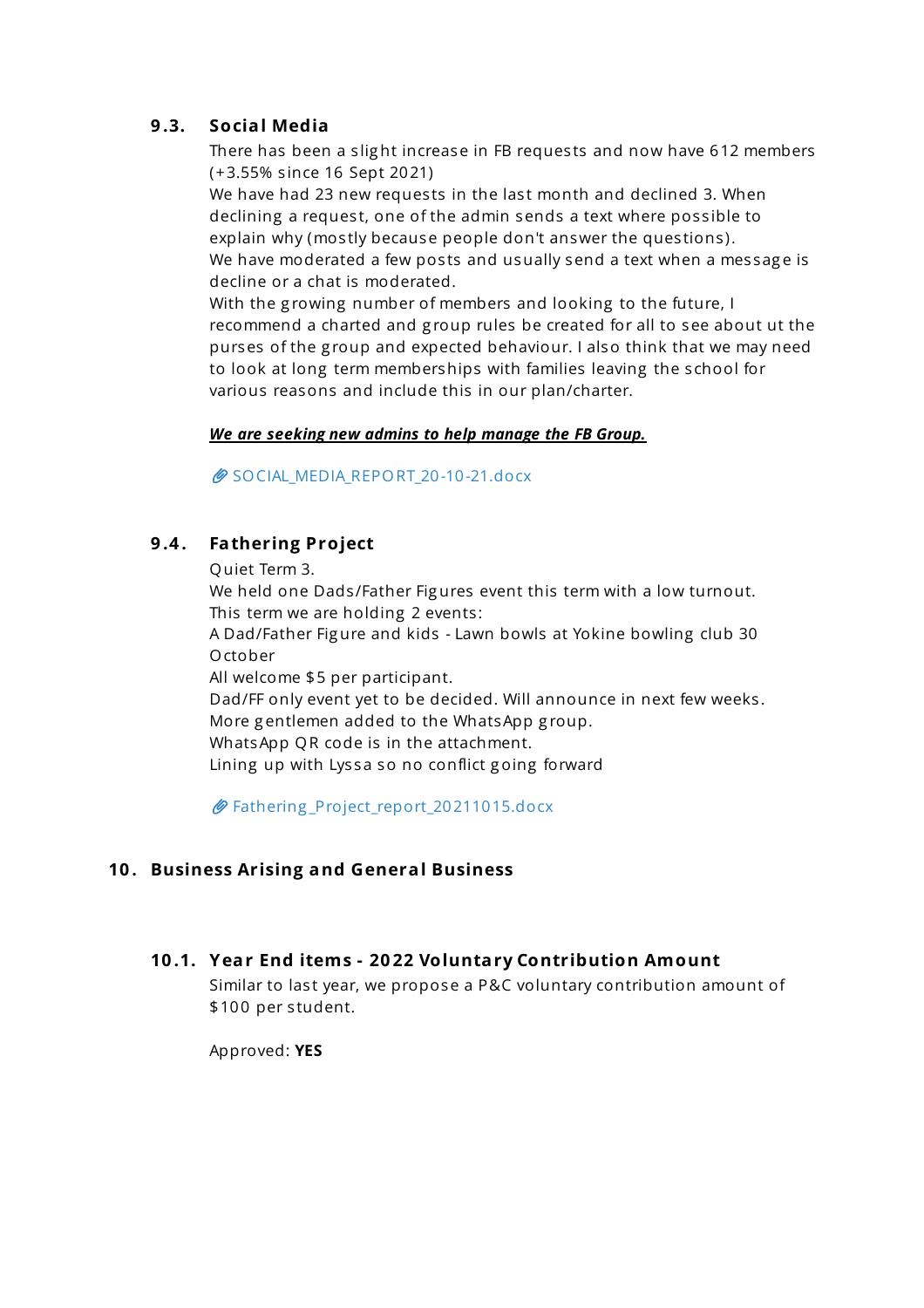## **10 .2. Year End items - Executive positions opening for 20 22**

Next year all the Ex positions will be open. Everyone steps down and will be open for new blood. Will put it on FB to let people know.

## **11. Next Meeting - T erm 4 , week 7 , Wednesday, November 24**

AGM will be Term 1 Week 7 2022 Next meeting will have to cover budg et, plus s chool events calendar should be available (sports carnivals, music concerts).

Meeting closed - 7:29pm

*End of minutes. Summary of matters arising are tabled on the following page.*